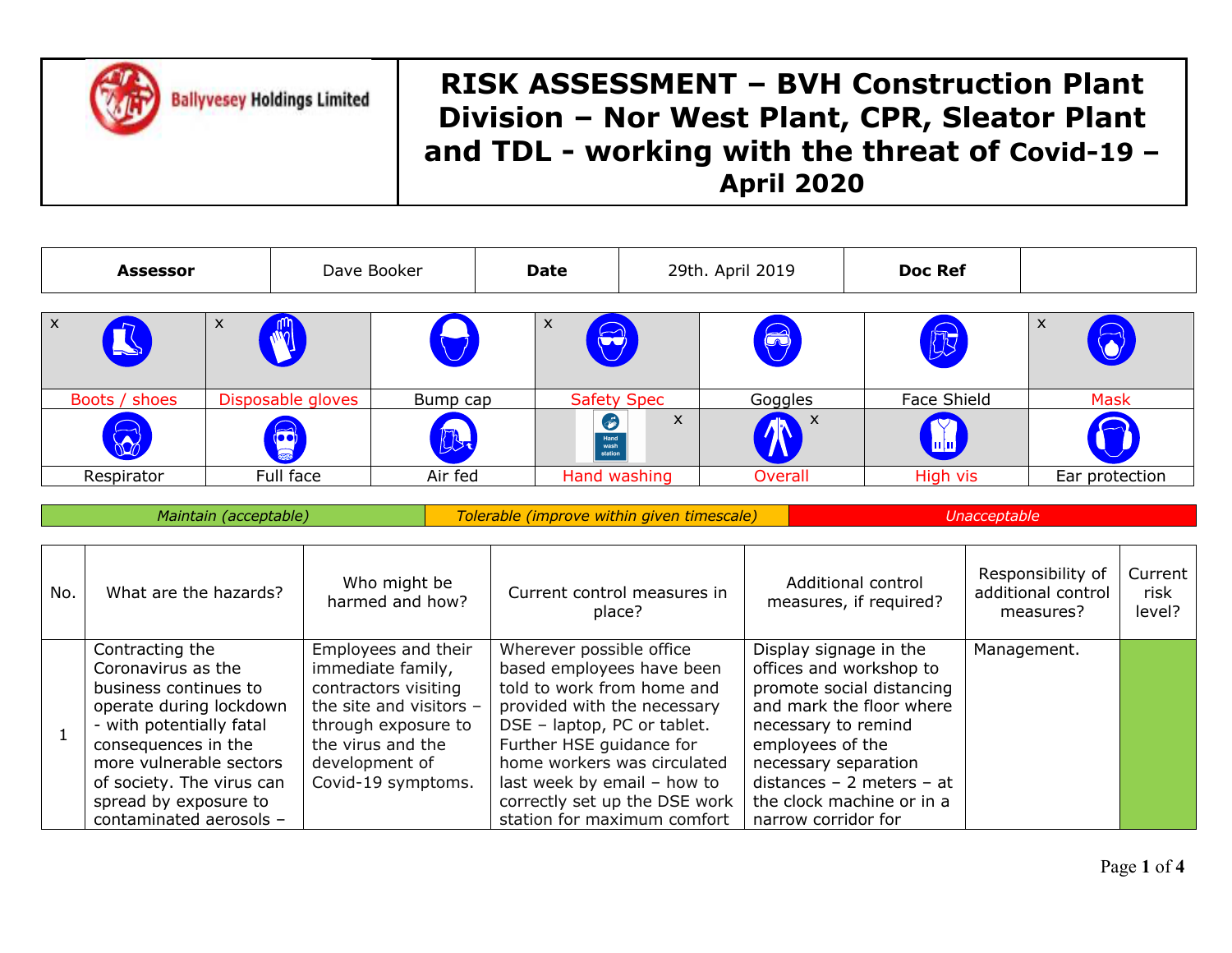

| either inhaled directly or | and employees instructed to     | example. |  |
|----------------------------|---------------------------------|----------|--|
| left on surfaces, from     | report any symptoms of          |          |  |
| people who are already     | stress or lack of well-being to |          |  |
| infected.                  |                                 |          |  |
|                            | their line manager. Telephone   |          |  |
|                            | based counselling will be       |          |  |
|                            | made available should           |          |  |
|                            | employees require it. For       |          |  |
|                            | those few employees who         |          |  |
|                            | continue to work from the       |          |  |
|                            | office - additional and Covid-  |          |  |
|                            | 19 specific safety signage      |          |  |
|                            | displayed at points around      |          |  |
|                            | the premises. Only one          |          |  |
|                            | employee to use the toilets     |          |  |
|                            | and canteen at a time. Desks    |          |  |
|                            | will be kept 2 meters apart.    |          |  |
|                            | Workstations and any            |          |  |
|                            | commonly shared surfaces        |          |  |
|                            | will be wiped down on a         |          |  |
|                            | regular basis using the anti-   |          |  |
|                            | bacterial/alcohol based wipes   |          |  |
|                            | provided. Regular and           |          |  |
|                            | thorough hand washing -         |          |  |
|                            | using the soap and water in     |          |  |
|                            | the toiles and any hand         |          |  |
|                            | cleanser provided. Employees    |          |  |
|                            | instructed to report any        |          |  |
|                            | symptoms immediately to         |          |  |
|                            | their line manager - fever,     |          |  |
|                            |                                 |          |  |
|                            | dry cough etc. refrain from     |          |  |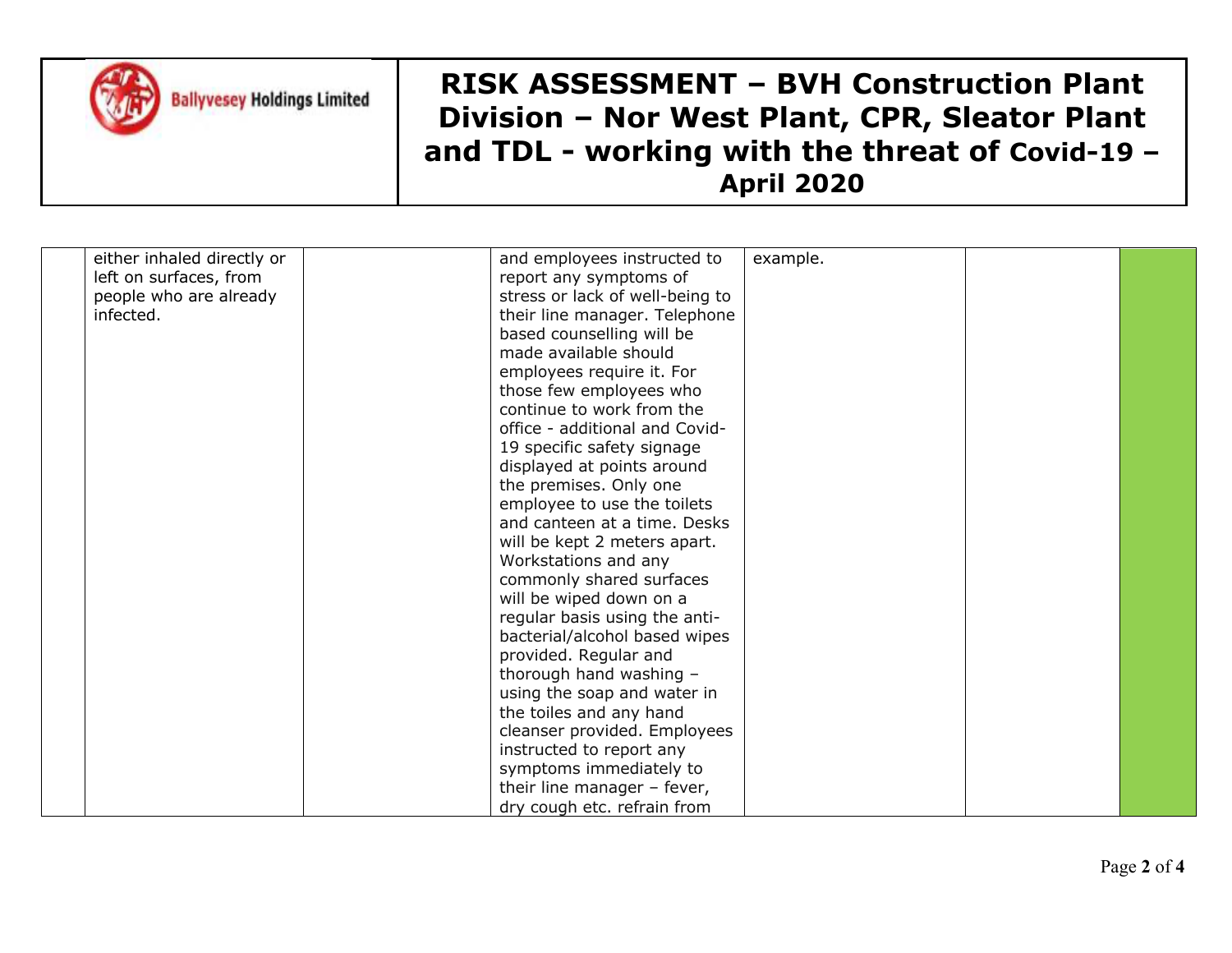

**Ballyvesey Holdings Limited** 

|                |                                                                                                                                                                                                                                                                                                                                                                                                                                                                                                                                                                        |                                                  | working and self-isolate.<br>Maintain social distancing if<br>dealing with customers.                                                                                                                                                                                                                                                                                                                                                                                                                                                                                                                                                                                                                                                |                                                                                                                                                      |             |  |
|----------------|------------------------------------------------------------------------------------------------------------------------------------------------------------------------------------------------------------------------------------------------------------------------------------------------------------------------------------------------------------------------------------------------------------------------------------------------------------------------------------------------------------------------------------------------------------------------|--------------------------------------------------|--------------------------------------------------------------------------------------------------------------------------------------------------------------------------------------------------------------------------------------------------------------------------------------------------------------------------------------------------------------------------------------------------------------------------------------------------------------------------------------------------------------------------------------------------------------------------------------------------------------------------------------------------------------------------------------------------------------------------------------|------------------------------------------------------------------------------------------------------------------------------------------------------|-------------|--|
| $\overline{2}$ | Entering the confined<br>space of the cab of an<br>excavator or other item<br>of construction plant<br>when working on site -<br>break down or routine<br>servicing work. Research<br>has shown that the virus<br>can survive on untreated<br>surfaces for some time.<br>Traces of the virus could<br>be left in the cab if the<br>operator is infected and<br>this could in turn be<br>picked up by the site<br>engineer during the<br>course of his work -<br>contact with potentially<br>contaminated surfaces<br>such as the levers, door<br>handle, controls etc. | Site engineers and<br>their immediate<br>family. | Maintain social distancing<br>whenever you come into<br>contact with the customer.<br>Ensure they leave the cab<br>before you attempt to enter.<br>The cab door or doors can be<br>opened for a few minutes in<br>order to adequately vent the<br>space before you enter. Use<br>disposable gloves, overalls, a<br>mask and safety glasses<br>when working inside the<br>vehicle and coming into<br>contact with the internal<br>surfaces - levers, door<br>handles etc. which the driver<br>could have touched. On<br>completing the job carefully<br>remove the disposable<br>gloves, place them in a bin<br>and thoroughly wash your<br>hands using the facilities<br>available. Site engineers<br>carry a stock of alcohol based | Ensure that the field<br>engineers have adequate<br>stocks of hand<br>cleansers/wipes and<br>masks when they are<br>working from the service<br>van. | Management. |  |